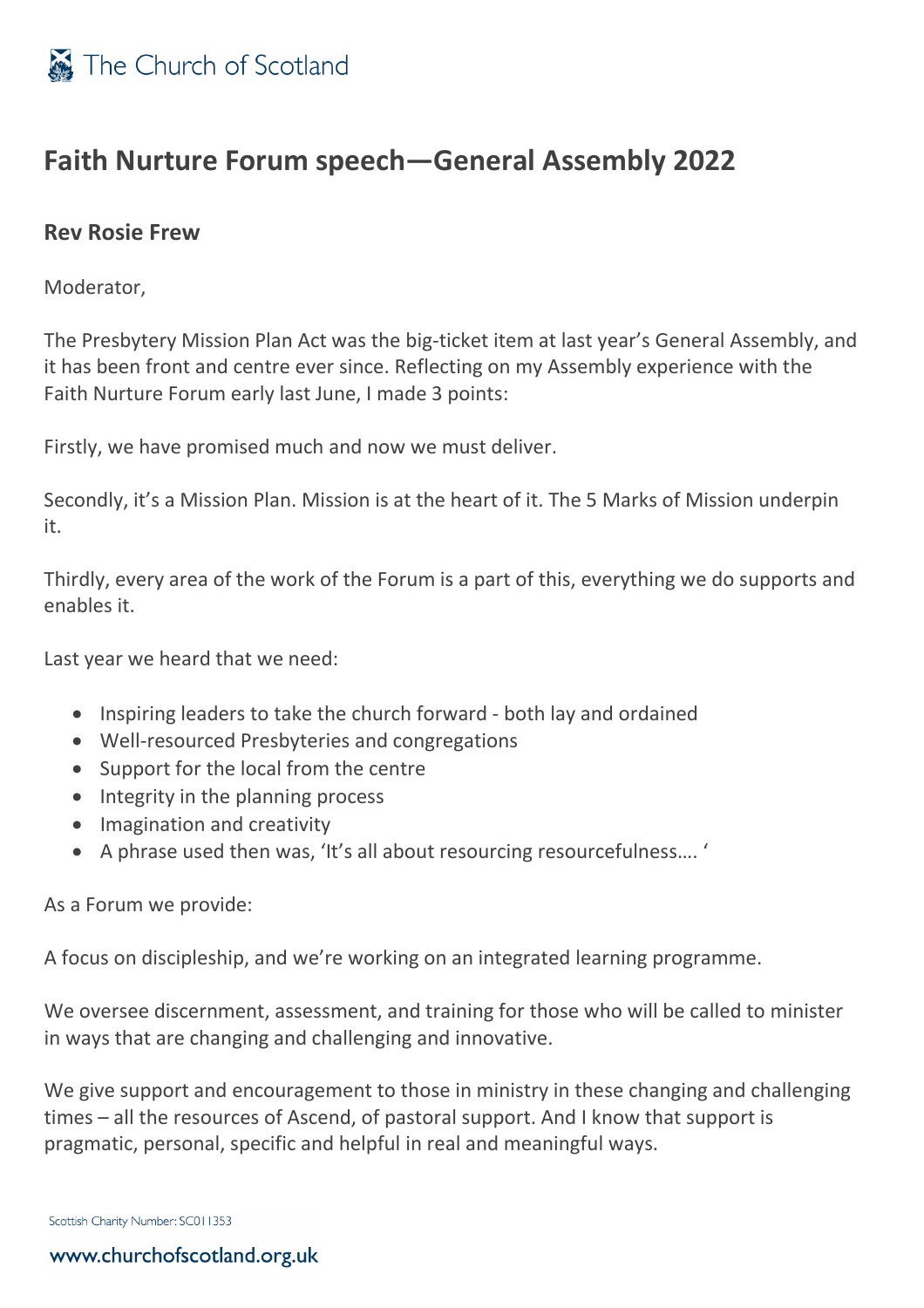## The Church of Scotland

We help resource for mission and worship, new ways of being church, pioneering, intergenerational work, the under 40s programme.

We provide specialist resources – Priority Areas, Interim and Transition Ministry, specialist chaplaincies, and the particular skills of the Diaconate and Ministries Development Staff, MDS.

We give assistance with Presbytery Planning... I'll come to that in a moment...

In all this we do not work alone in a silo…. We work with the Principal Clerk, the Law Department, the Treasurer's Department, the Assembly Trustees, the General Trustees, the Faith Impact Forum, other committees of the church, the Presbyteries, those in ministry, and congregations. We work with all these different folk, listen to them, and what we hear helps shape our thinking.

So, the Presbytery Mission Plan Act. An Act that puts mission at the heart and is predicated on the affordability and availability of ministry resource.

Last year I shared some figures with the Assembly and went on to say that we are at breaking point, that we are draining the resources of the church – people, morale, finance. Here's this year's update. As at the April payroll we have:

- 653 parish ministers in a charge which includes 2 deaf ministry posts and 13 transition or interim ministers
- 3 Pioneer ministry posts
- 131 Ministries Development Staff (102 FTE)
- 331 vacant charges including 38 guardianships and therefore the need for 331 Interim Moderators
- 163 locums
- 45% of ministers are or will be over 65 in the next 5 years

This is why we need Presbytery Mission Planning.

Conveners and Forums don't often get fan mail but last May we received so much support and affirmation that we knew that although what lay ahead of us was hard, it was right. There was gratitude that we were finally addressing the elephant in the room. There was an excitement about doing a new thing, doing church and mission in a new way…

Scottish Charity Number: SC011353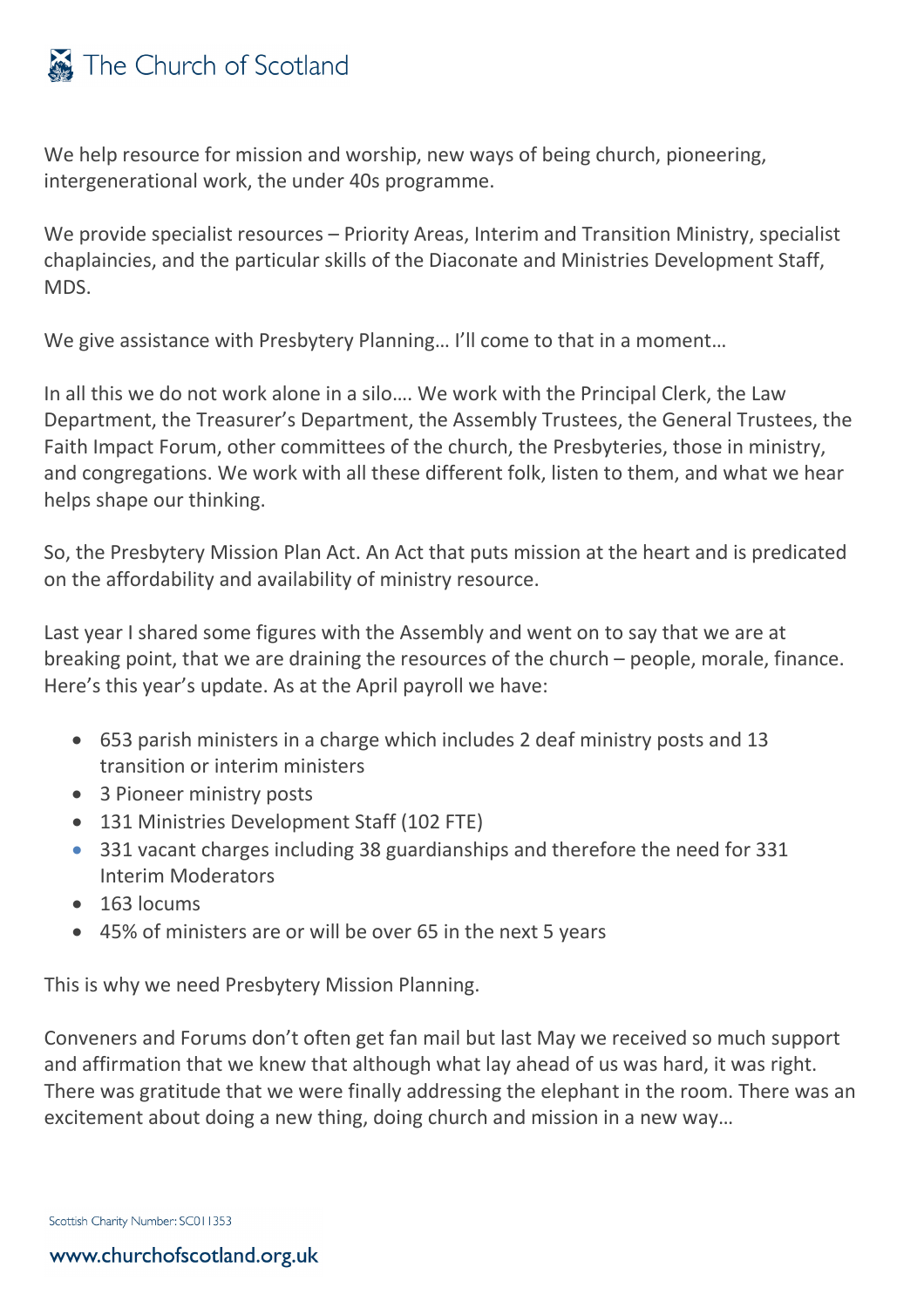

We promised much and we knew we had to deliver. Soon after last year's Assembly we reformed the Presbytery Planning Task Group into the Presbytery Mission Plan Implementation Group – affectionately known as P(I)MPIG. Karen Campbell our Vice Convener took on the Convenership. We wanted to make a statement that we were taking this seriously, giving it the highest priority. 6 members of the Forum sit on PMPIG and we invited 6 co-opted members to support us in this key piece of work until Dec 2022. 6 respected, innovative people with wide experience. Angus Mathieson is the senior staff member.

We owe the most enormous debt of gratitude to this team of people who have undertaken to work with every Presbytery to facilitate the work on Mission Planning. I've asked some of them to share their experience….

It's good to hear such positivity because, let's be honest, it has not been an easy 12 months. We've often talked about the perfect storm of pandemic, Presbytery restructuring and Presbytery Mission Planning. There has been great uncertainty, there has been hurt, there are still some very big and painful decisions to be made. We have made mistakes. These are detailed in our Supplementary Report.

Last year we apologised for a mix up over posts in England. That was rectified following the General Assembly but because we're dealing with either full-time or half-time posts the rounding of figures resulted in our ministries total going to 601.5. Later in the year we were alerted to an inconsistency in the way weightings were applied to the new Presbytery of Aberdeen and Shetland, urban and island. That resulted in 4 additional posts being allocated to that Presbytery. We did not think it fair to completely recalculate and take posts away from other Presbyteries.

These are not numbers cast in stone. Firstly, the overall ministries number is reviewed annually by the Assembly Trustees (the affordability and availability). Our Forum responsibility is for the distribution. In our report we have committed to doing work on weightings and how they relate to what will be our new Presbytery structure.

We have also discovered that we have to apologise for an oversight that has recently come to light… the failure to officially inform the General Assembly and the Presbyteries of Gordon, Jedburgh, and Lothian of a change in weightings when work was being done by the Ministries Council on Advisory Figures in 2017. Gordon and Jedburgh changing from 2 down to 1.5 and Lothian rising from 1 to 1.25. We used these amended weightings in good faith last year unaware that they had not been approved.

Scottish Charity Number: SC011353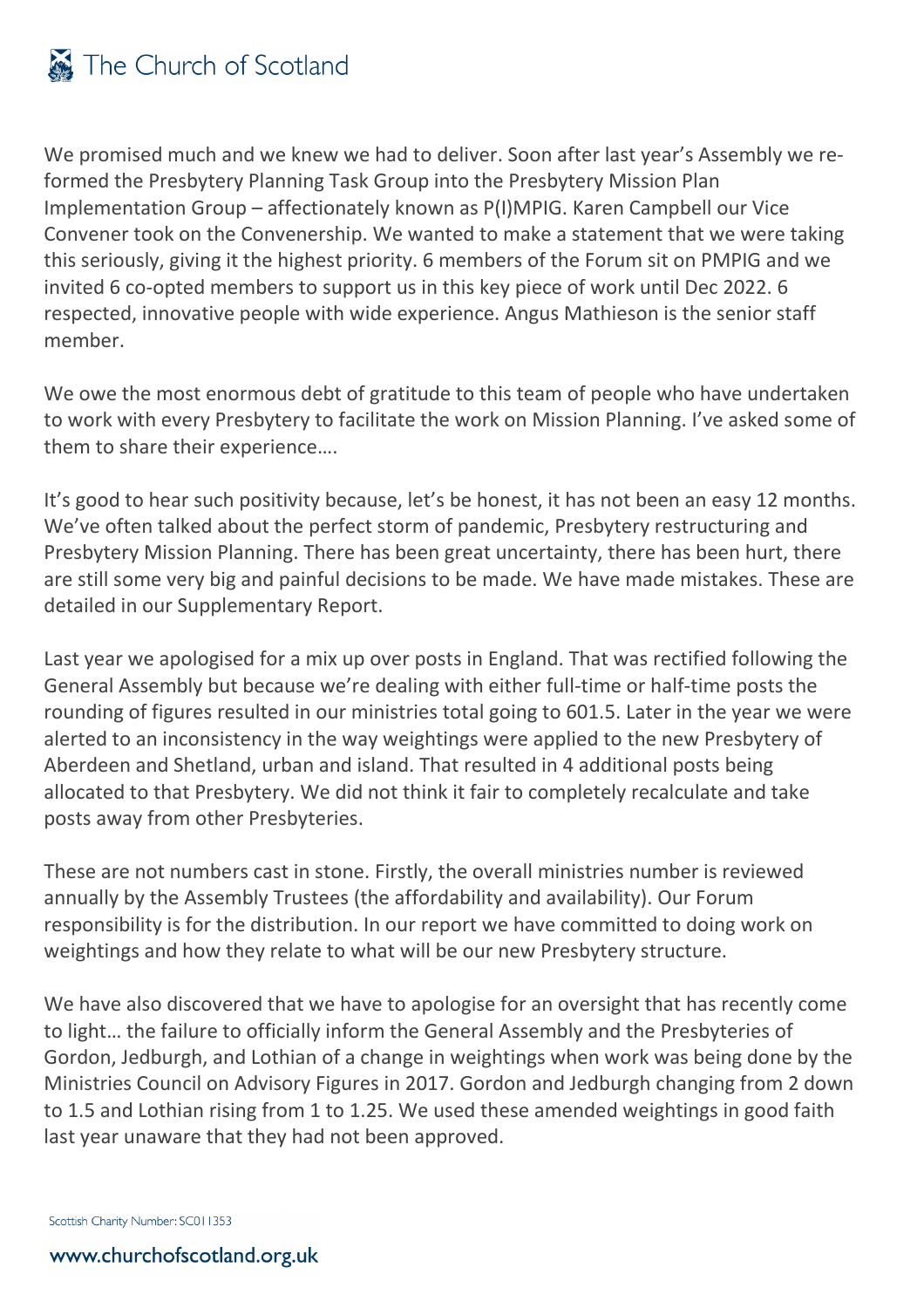## The Church of Scotland

The sheer enormity of what we are doing struck home the day I looked at the vacancy list and there were only 3… That was when it all felt very real and, being honest, very scary!

I have used the metaphor of the butterfly throughout my time as Convener. We're currently living in an in-between world – in between an old system and a new system. It's like being in a chrysalis, a dark and difficult place of transformation before the beauty of the butterfly emerges.

This time of transition has been especially tough for our probationers and those on familiarisation placements as they seek to discern where God is calling them to serve. Since January we have been working alongside them and their Presbyteries to ensure there are creative opportunities for service at the end of the probation period and that none are disadvantaged financially.

I appreciate that this is also an unsettling time for those feeling called to move on… However, as plans are approved in the coming months and exceptional calls granted more and more vacancies will be advertised.

Let me say a bit about recruitment. There is a perception that we have too many ministers when nothing could be further from the truth. That we're cutting back when in fact we are forward planning. As I mentioned earlier, we are aware of the number of ministers who will be considering retirement in the next few years. We will need more ministers. So, if you have been putting feelings of call to the back of your mind, if believing you are not needed has put the brakes on taking time to think, to pray, to consider putting yourself forward for discernment, please… we need inspiring leaders, folk with a heart for ministry and mission, to take the church forward.

The church you may feel you are being called to serve will be in a far better place… We are currently going through the inevitable pain of surgery before good health can be restored.

We are also aware of other impediments that deter people from putting themselves forward – the length of time it takes to train, and the financial burden placed on the family who journey alongside. We are looking at new options that include fast track training and different pathways, as detailed in the report of the Assembly Trustees.

Since the Faith Nurture Forum came into being on 1 January 2020 we have met only once in person, and once in person with the Assembly Trustees and the Faith Impact Forum. Our second meeting was on the day the church offices were closed by Covid and we were sent home. Meeting online has enabled us to work in a new way. I've spoken before about being

Scottish Charity Number: SC011353